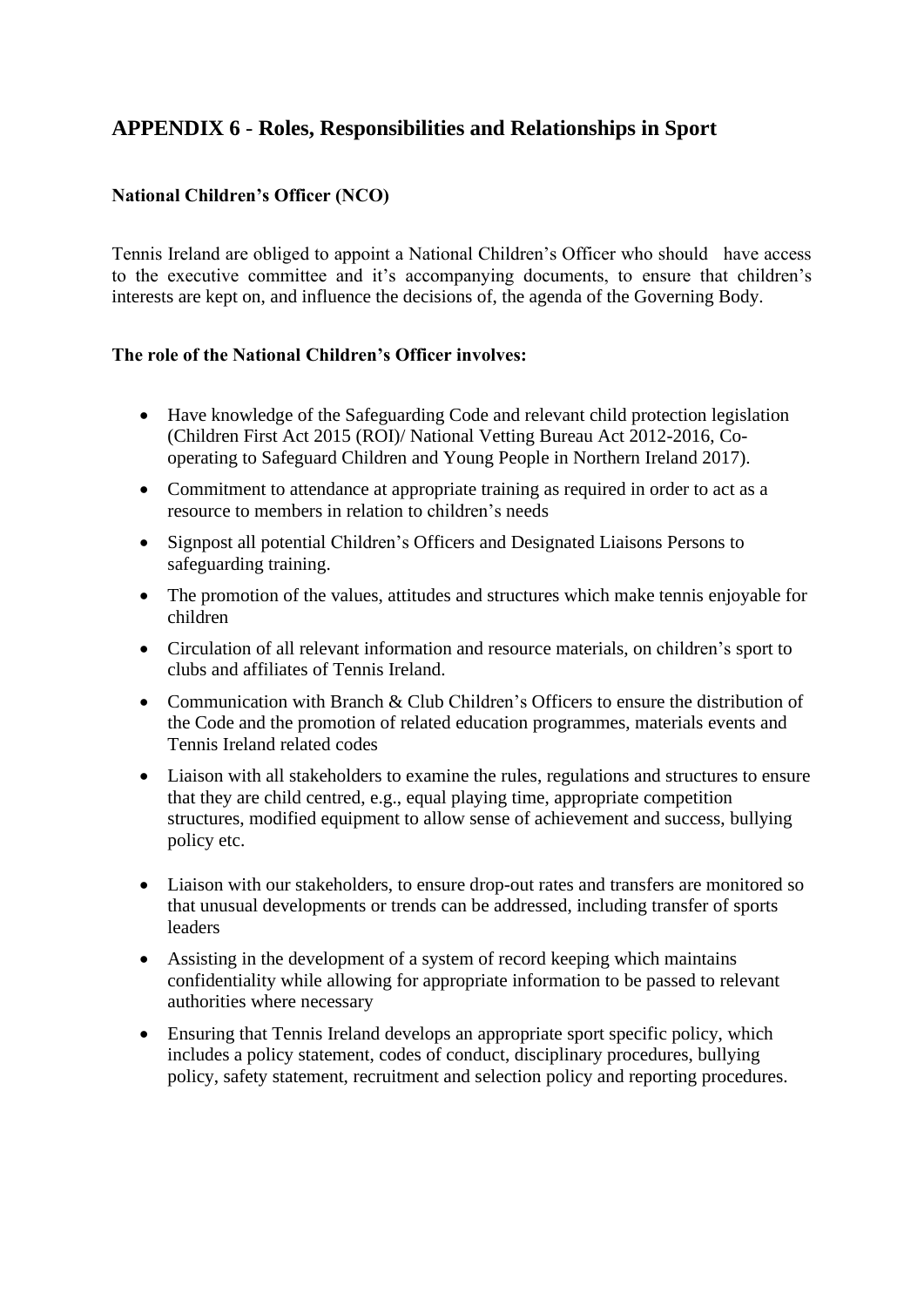# **Provincial Branch Children's Officer (BCO)**

Each Branch of Tennis Ireland must appoint a Children's Officer. The Branch Children's Officers are responsible for leading the implementation of Child Protection Policies and Procedures for the Province. The BCO must be a member of the Branches Executive Committee and will keep safeguarding on the Agenda of the monthly meetings. The BCO's act as a resource with regard to children's issues and should review current policies in relation to young people, check that all activities are safe and fun, and inform adults of how to deal with any concerns that may arise in relation to the protection of children and young people. Branch Children's Officers should be child centred in focus and have as the primary aim the establishment of a child centred ethos within the Provincial/regional Programmes. She/he is the link between the children and the adults in the Programmes. She/he also takes responsibility for monitoring and reporting to the executive committee on

# **The Branch Children's Officer should have the following role:**

how Branch policy impacts on young people and Sports Leaders.

- To promote awareness of safeguarding guidelines within the Provincial Branch, among young members and their parents/guardians. This could be achieved by: - the production / distribution of information leaflets, the establishment of children's/agegroup specific notice boards, regular information meetings for the young people and their parents/guardians
- To influence policy and practice within the Branch in order to prioritise children's needs
- To establish a good relationship with the National Children's Officer and the Club Children's Officers in the Province.
- To ensure that children in the programmes know how to make concerns known to appropriate adults or agencies.
- To encourage the appropriate involvement of parents/ guardians in Provincial activities
- To act as an advisory resource to Sports Leaders on best practice in our sport
- To report regularly to the Branch Executive Committee.
- To monitor changes in participation within the Provincial Programmes and follow up any unusual dropout or absenteeism by children or Sports Leaders
- To ensure that the children have a voice in the running of the programmes and ensure that there are steps young people can take to express concerns about their sports activities / experiences.
- Establish communication with other stakeholders, e.g. facilitate parent's information sessions at the start of the season
- Keep records on each member on file, including junior members, their contact numbers and any special needs of the child that should be known to leaders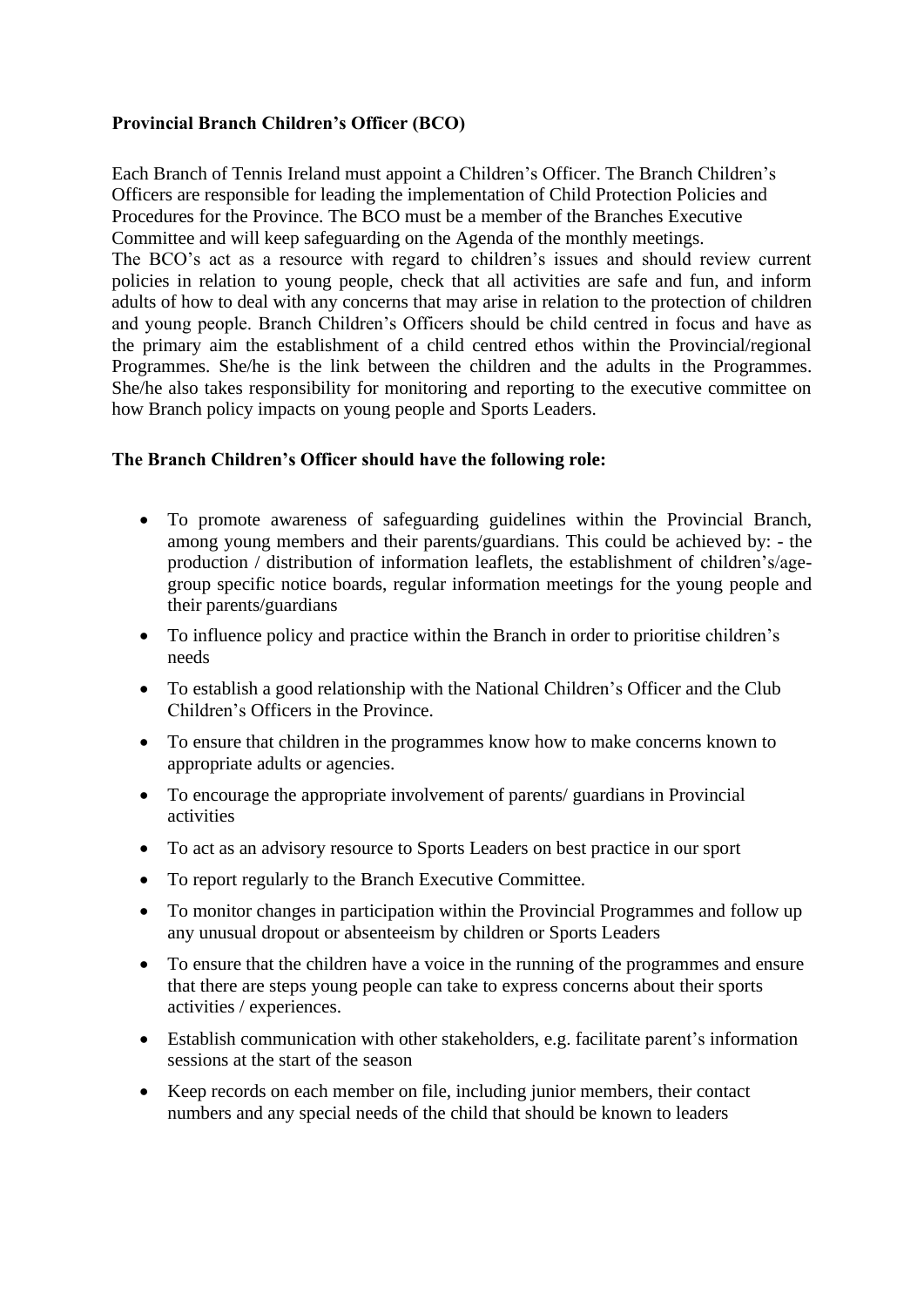- Ensure each participant, their parents/guardians, coaches and other relevant leaders sign up to the code of conducts.
- Ensure Tennis Irelands Policies and Procedures for managing trips away and hosting children are implemented.

# **Ensure that the Provincial rules and regulations include:**

- A complaints, disciplinary and appeals procedures.
- An anti-bullying policy.
- A safety statement.
- Rules in relation to travelling with children.
- Supervision and recruitment of leaders.

# **Club Children's Officer (CCO)**

The appointment of two gender specific Club Children's Officers is an essential element in the creation of a quality atmosphere and a big part of their responsibility is to act as a resource with regard to children's issues.

In summary, Children's Officers should review current policies in relation to young people, check that all activities are safe and fun, and inform adults of how to deal with any concerns that may arise in relation to the protection of children and young people.

Club Children's Officers should be child centred in focus and have as the primary aim the establishment of a child centred ethos within the club. She/he is the link between the children and the adults in the club. She/he also takes responsibility for monitoring and reporting to the Club Management Committee on how club policy impacts on young people and Sports Leaders.

The Children's Officer should be a member of the Club Management Committee and should be introduced to the young people in the club in an appropriate forum.

# **The Club Children's Officer's role:**

- To promote awareness of safeguarding guidelines within the club, among young members and their parents/guardians. This could be achieved by: - the production / distribution of information leaflets, the establishment of children's/age-group specific notice boards, regular information meetings for the young people and their parents/guardians
- To influence policy and practice within the club in order to prioritise children's needs
- Establish contact with the Provincial and the National Children's Officer.
- To ensure that children know how to make concerns known to appropriate adults or agencies.
- To encourage the appropriate involvement of parents/ guardians in the club activities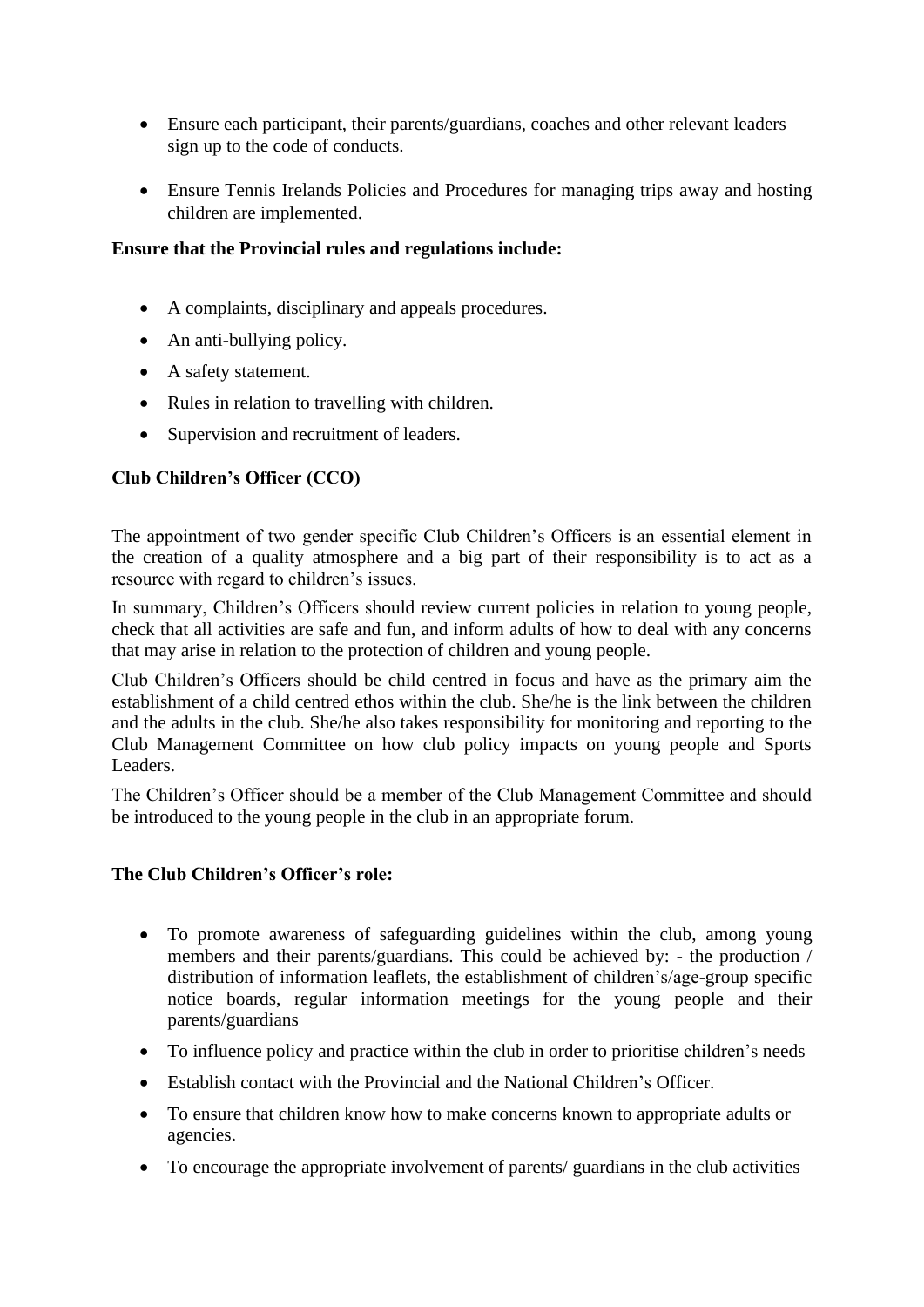- To act as an advisory resource to Sports Leaders on best practice in children's sport.
- To report regularly to the Club Management Committee.
- To monitor changes in membership and follow up any unusual dropout, absenteeism or club transfers by children or Sports Leaders.
- To ensure that the children have a voice in the running of their club and ensure that there are steps young people can take to express concerns about their sports activities / experiences.
- Establish communication with other branches of the club, e.g. facilitate parent's information sessions at the start of the season
- Keep records on each member on file, including junior members, their contact numbers and any special needs of the child that should be known to leaders.
- Ensure each member signs an annual membership form that includes signing up to the code of conduct for sports leaders and children and young people.
- Ensure Tennis Irelands Policies and Procedures for managing trips away and hosting children are implemented

### **Ensure that the club rules and regulations include:**

- A complaints, disciplinary and appeals procedures.
- An anti-bullying policy.
- A safety statement.
- Rules in relation to travelling with children.
- Supervision and recruitment of leaders.

#### **Relevant Person**

For Clubs/organisations that operate in Republic of Ireland they must appoint a Relevant Person. A relevant person defined in the Children First Act 2015 (ROI) as a person who is appointed by a provider of a relevant service to be the first point of contact in respect of the provider's Child Safeguarding Statement.

#### **Designated Liaison Person (DLP)**

Tennis Ireland, it's clubs and it's stakeholders must appoint a Designated Liaison Person (DLP). This person may or may not also fulfil the role of Children's Officer. We strongly advise, however, that the DLP should be one of the Clubs Senior Officers.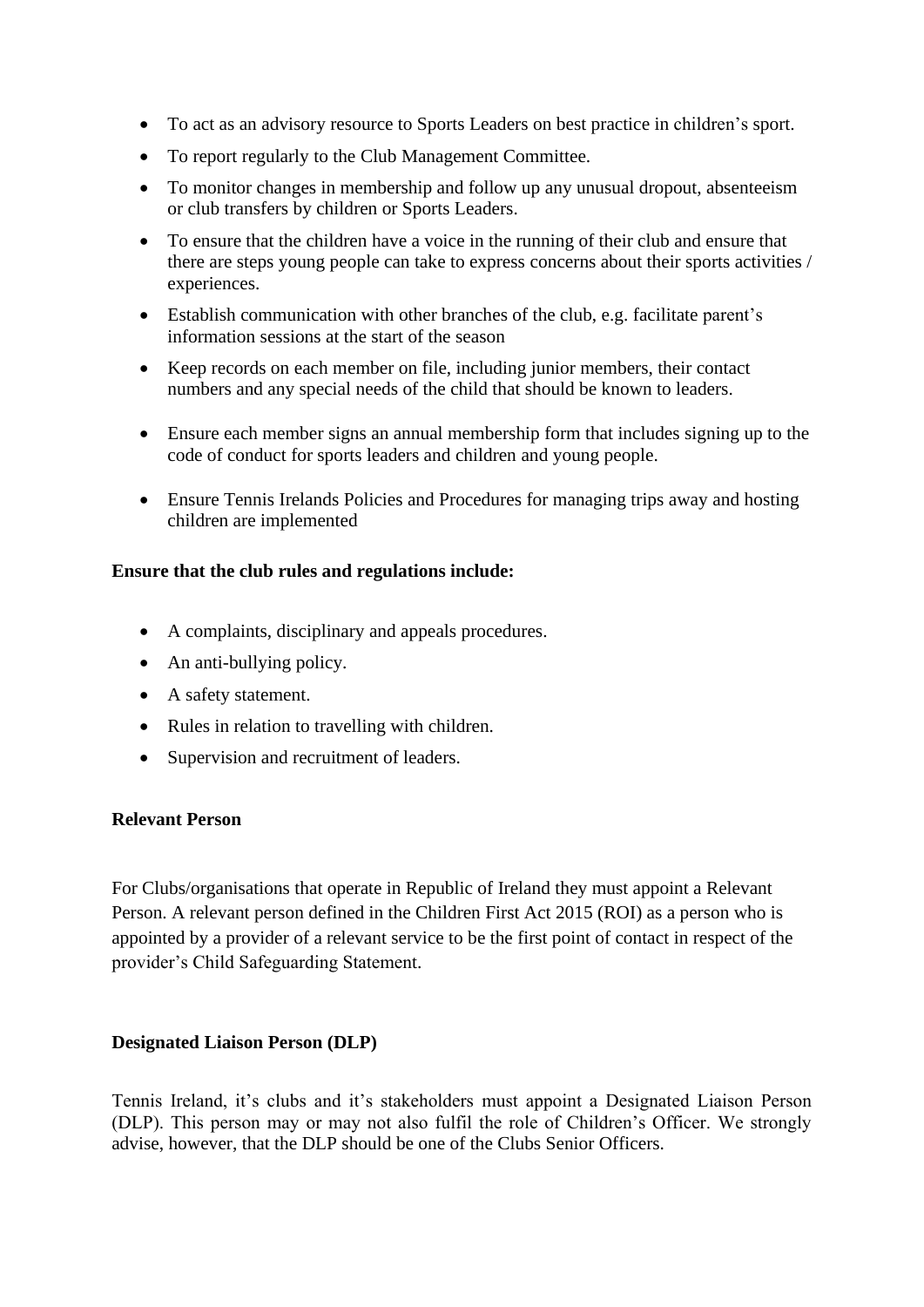• The DLP is a resource for volunteers/coaches and should ensure that the clubs reporting procedures are followed. The DLP reports any suspected cases of child neglect or abuse to the Duty Social Worker in Child and Family Agency/Túsla or an Garda Síochána/ Gateway team or PSNI.

The DLP should also inform the NCO that a report has been submitted without identifying details.

- The DLP should be knowledgeable about child protection and undertake any training considered necessary i.e. Safeguarding 3
- The DLP should familiarise themselves with the statutory and support services within their locality
- Have knowledge of the Safeguarding Code and relevant child protection legislation (Children First Act 2015 (ROI)/National Vetting Bureau Act 2012-2016 (ROI) and Cooperating to Safeguard Children and Young People in Northern Ireland 2017.

# **Mandated Person**

The Mandated person is a person named under schedule 2 of Children First Act 2015 (ROI). They have a legal responsibility to report concerns or allegations that reach or exceed the threshold of harm of abuse to the Tusla (refer to National Governing Body/Club for list of mandated persons).

# **Legal Obligations of a Mandated Person:**

Mandated persons have two main legal obligations under the Children First Act 2015 (ROI). These are:

- To report the harm of children above a defined threshold to Tusla:
- To assist Tusla, if requested, in assessing a concern which has been the subject of a mandated report.

# **Role of Sport Ireland and Sport Northern Ireland**

Sport Ireland and Sport NI will ensure the widest possible dissemination of the safeguarding guidance and ask that this guidance is adopted and implemented by all sports clubs/ organisations. This approach is based on the need for All Island consistency in advice offered to clubs, Sports Leaders, parents/guardians, children, and in particular, National Governing Bodies of Sport who are responsible for the administration of their sports.

Sport Ireland and Sport NI have jointly agreed that a common approach is essential in promoting good practice in children's sport.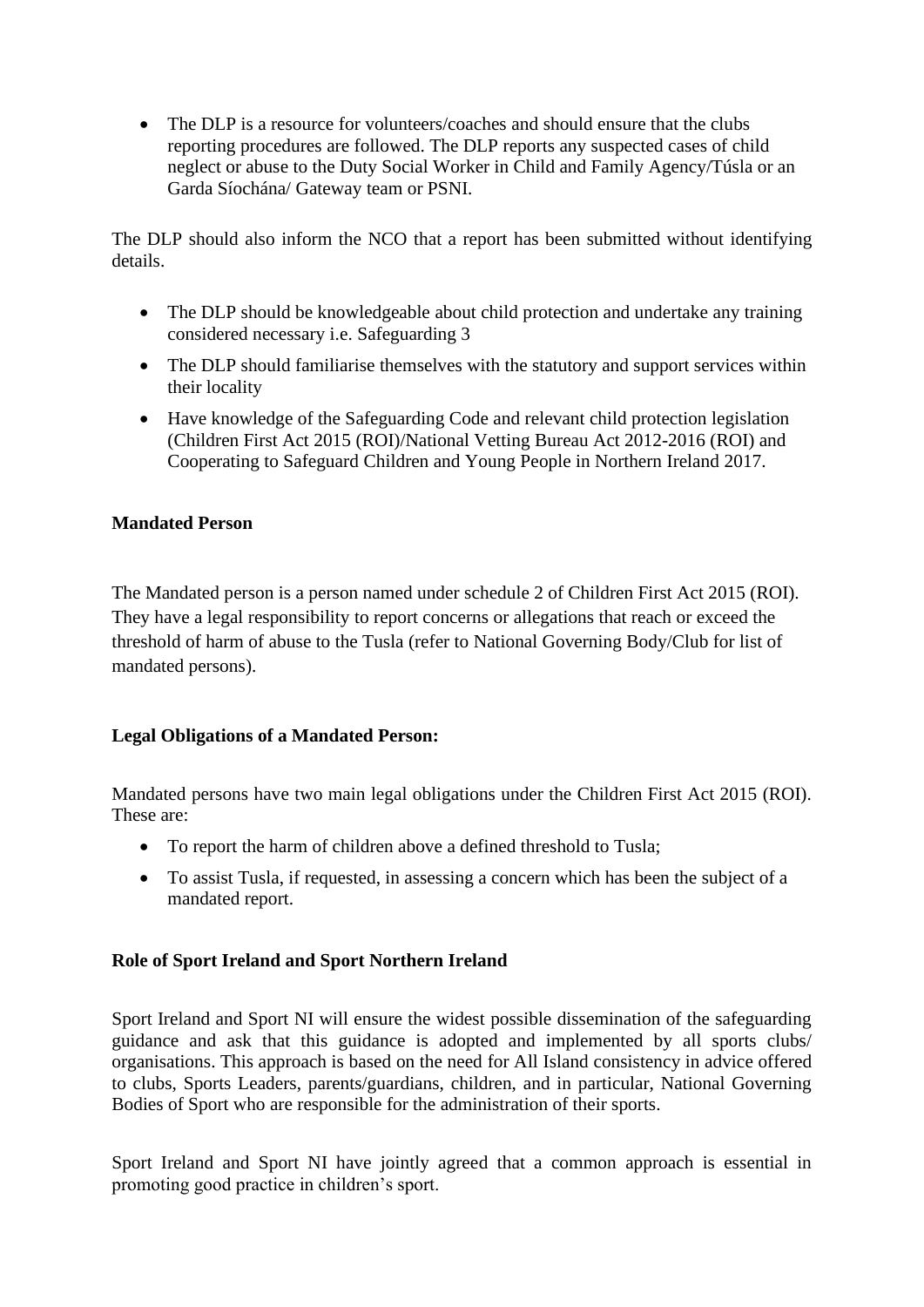This approach is based on the following underpinning principles:

- children's involvement in sport should be an enjoyable experience.
- the safety of children should always be the paramount concern of those adults responsible for providing sporting opportunities at whatever level an individual adult is involved.
- the appropriateness of the experience provided for children should be determined by and based on a child-centred ethos which place the needs and interests of the child as paramount.
- all adults have a responsibility to be aware of child protection as an issue.
- Sports Leaders should be properly recruited and managed and that appropriate training should be made available to them.
- the provision of support by the Councils will be subject to the adoption and implementation of this Safeguarding Code by National Governing Bodies of Sport and all its Stakeholders.

# **Adult-child relationships involved in sport**

The trust implicit in adult-child relationships in sport places a duty of care on all adults, voluntary or professional, to safeguard the health, safety and welfare of the child while engaged in their sporting activity. Adults have a crucial leadership role to play in sport. Whether they are parents/ carers, Sports Leaders or teachers, they can contribute to the creation of a positive sporting environment for young people. The unique nature of sport allows Sports Leaders to develop positive and special relationships with children. Such relationships have tremendous potential to help children to develop and express themselves in an open and secure way.

Safe recruitment practices and selection of Sports Leaders should be in place, including vetting, seeking references, confirming identity and checking adequacy of qualifications. Effective management of Sports Leaders is also equally central to the promotion of good practice in the club/ organisation. This should include support, supervision, and access to training and effective communication between members of the club/organisation.

# **Adults-child relationships in Sport should be:**

- open, positive and encouraging.
- entered into by choice.
- Meets the need of the child and not the adult.
- defined by a mutually agreed set of goals and commitments.
- respectful of the creativity and autonomy of children.
- carried out in a context where children are protected and where their rights are promoted.